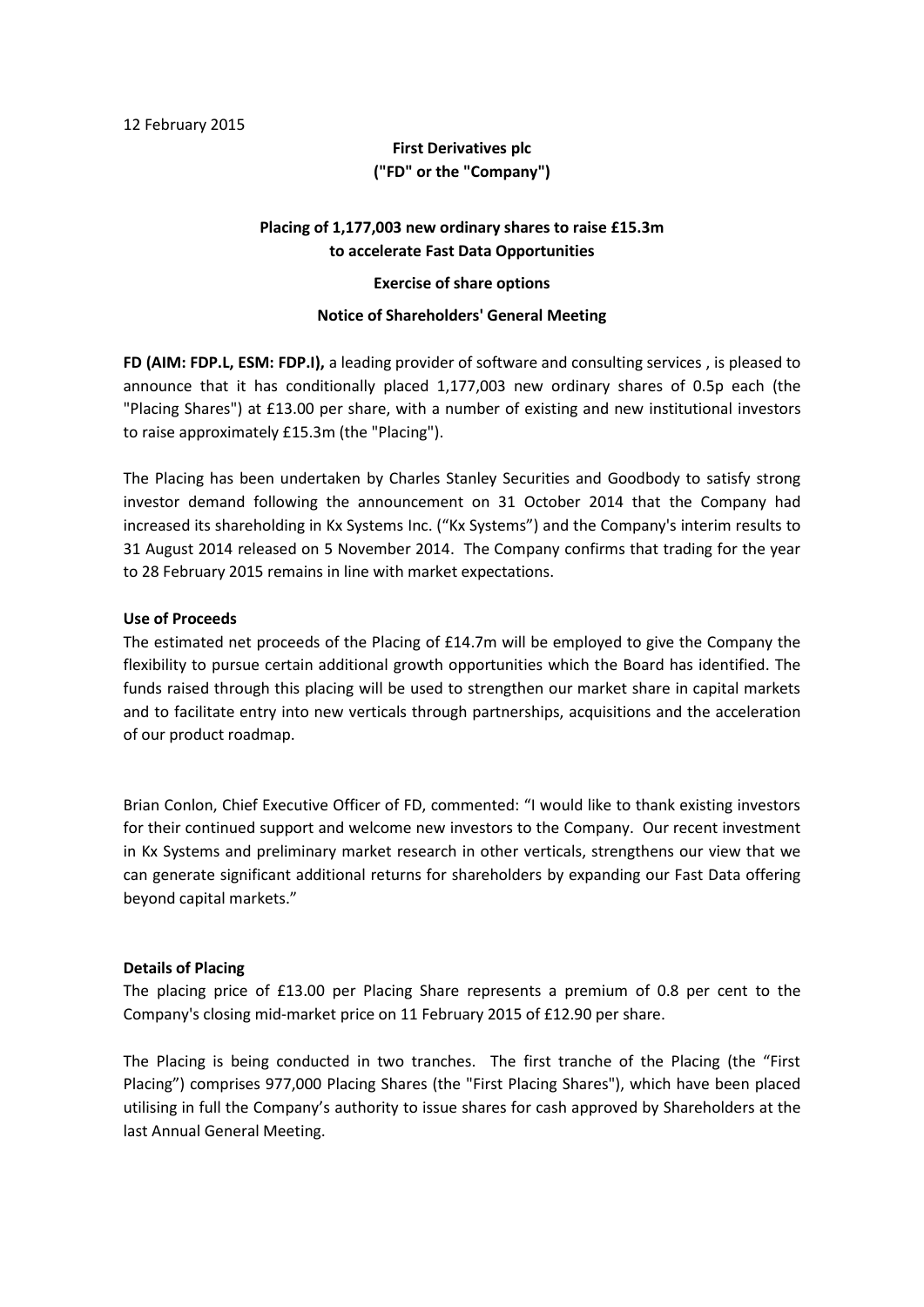To accommodate the strong level of demand from institutional investors, the Company is also placing a second tranche of Placing Shares (the "Second Placing"). The Second Placing will require approval by Shareholders and the Company is therefore seeking authority from Shareholders to issue a further 200,003 Placing Shares (the "Second Placing Shares") which have been placed conditional upon Shareholders passing a special resolution at a General Meeting to be held on 3 March 2015 (the "General Meeting"). Shareholders will be asked to grant authority to issue the Second Placing Shares (the "Resolution").

Application has been made for the First Placing Shares to be admitted to trading on AIM and the ESM (the "First Admission") and a further application has been made for the Second Placing Shares to be admitted to trading on AIM and the ESM (the "Second Admission"). The First Placing is conditional, inter alia, upon the First Admission becoming effective which is expected to be on 17 February 2015. The Second Placing is subject, inter alia, to Shareholders passing the Resolution and the Second Admission becoming effective which is expected to be on 4 March 2015.

The Company also announces the issue and allotment of 65,000 new ordinary shares of 0.5p each (the "Option Shares") pursuant to the exercise of share options by two employees. The Option Shares have also been placed with an institutional investor, also at £13.00 per Option Share.

Application has been made for the Option Shares to be admitted to trading on AIM and ESM and it is expected that admission will take place on 17 February 2015.

The Placing Shares and the Option Shares will rank *pari passu* with the Company's existing Ordinary Shares.

Upon First Admission (that is admission of the First Placing Shares and the Option Shares), the total issued share capital of the Company will increase to 22,643,584 Ordinary Shares. Upon the Second Admission (namely admission of the Second Placing Shares) the total issued share capital of the Company will increase to 22,843,587 Ordinary Shares. This figure may be used by Shareholders as the denominator for the calculations by which they will determine if they are required to notify their interest in, or a charge to their interest in, the Company under the Financial Conduct Authority's Disclosure and Transparency Rules. The Company does not hold any shares in treasury and therefore the total number of voting rights in the Company will be 22,843,587.

Arden Partners acted as Placing Agent on the Placing.

## **General Meeting**

The Resolution being proposed is to authorise the issue of the 200,003 Placing Shares proposed to be issued pursuant to the Second Placing.

A General Meeting of the Company is to be held at 10.00 a.m. on 3 March 2015 at 3 Canal Quay, Newry, Co. Down, BT35 6BP at which the Resolution will be proposed. Notice of the General Meeting, together with details of the Placing, are set out in a circular which has been sent to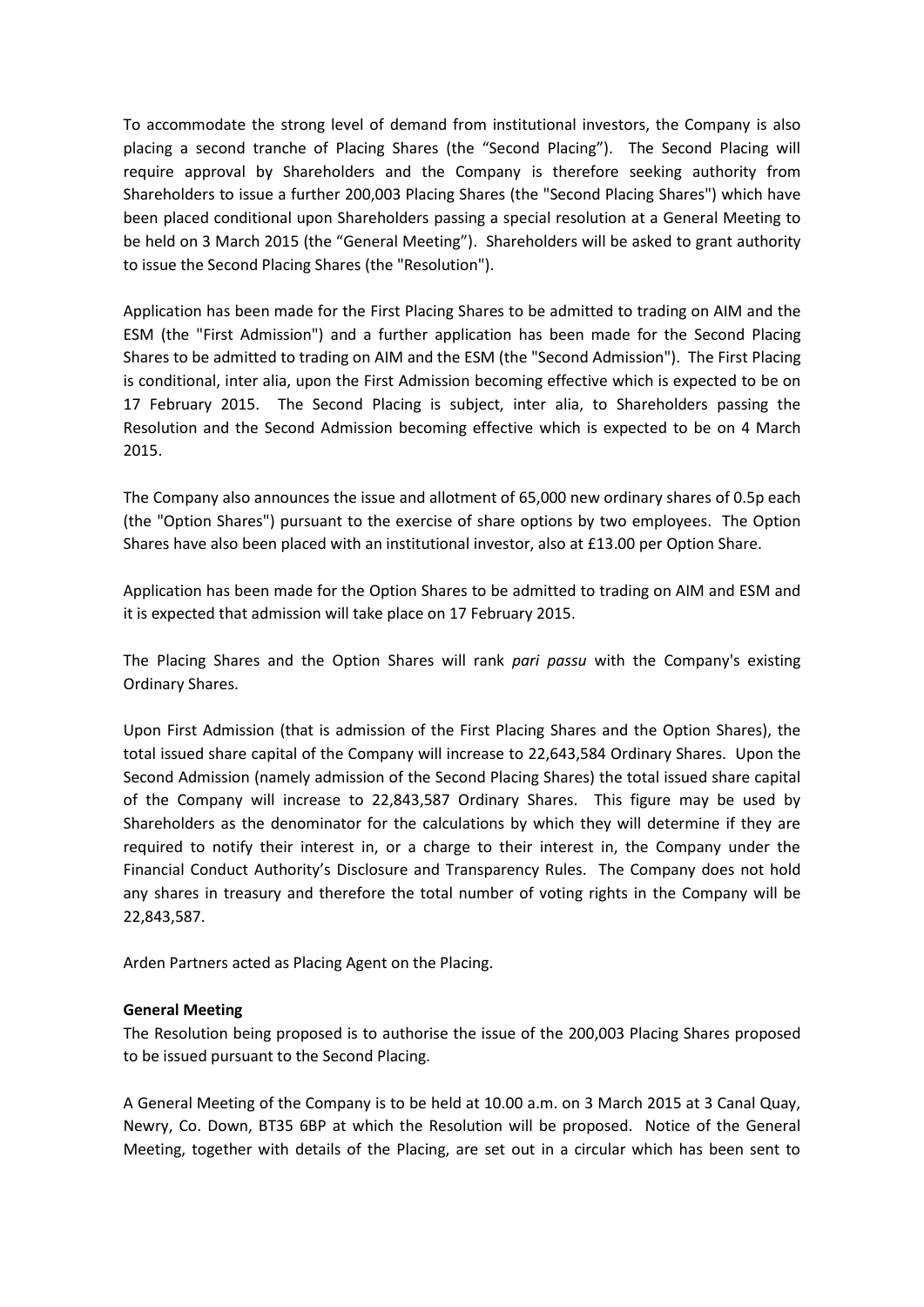Shareholders. A copy of the Circular is also available on the Company's web site www.firstderivatives.com.

At the Annual General Meeting of the Company held on 26 June 2014, Shareholders passed resolutions in order (i) to grant the Directors authority to allot equity securities up to a maximum nominal value of £32,569 representing 6,513,800 Ordinary Shares and (ii) to disapply statutory pre-emption rights to allow the allotment by the Directors of equity securities for cash up to an aggregate nominal value of £4,885 representing 977,000 Ordinary Shares without the requirement for such equity securities to be first offered to existing Shareholders.

The placing of the First Placing Shares will utilise the authority set out in (ii) above. The Second Placing Shares will therefore require authority in excess of the Company's existing authority to issue shares for cash on a non-pre-emptive basis. Accordingly, the placing of the Second Placing Shares is conditional on the passing by the Shareholders of the Resolution.

The Resolution requests that Shareholders grant a further waiver to disapply statutory preemption rights to allow the allotment by the Directors of equity securities for cash up to an aggregate nominal value of £5,660 representing approximately 5% of the issued share capital of the company as at the date following the First Admission without the requirement for such equity securities to be first offered to existing Shareholders.

If given, the authority will expire on the conclusion of the Company's 2015 annual general meeting.

## **Directors' recommendation**

The Directors believe that the Placing and the associated Resolutions are in the best interests of the Company and of Shareholders taken as a whole. Accordingly, the Directors unanimously recommend that Shareholders vote in favour of the Resolution, as they intend to do in respect of their own shareholdings, which in aggregate total 8,221,914 Ordinary Shares representing approximately 38.0 per cent. of the Existing Ordinary Shares.

#### **Enquiries:**

**First Derivatives plc** +44(0)28 3025 2242 Brian Conlon, Chief Executive Officer Graham Ferguson, Finance Director Ian Mitchell, Head of Investor Relations

**Charles Stanley Securities (Nominated Adviser& Broker)** Russell Cook Carl Holmes

www.firstderivatives.com

+44 (0)20 7149 6000